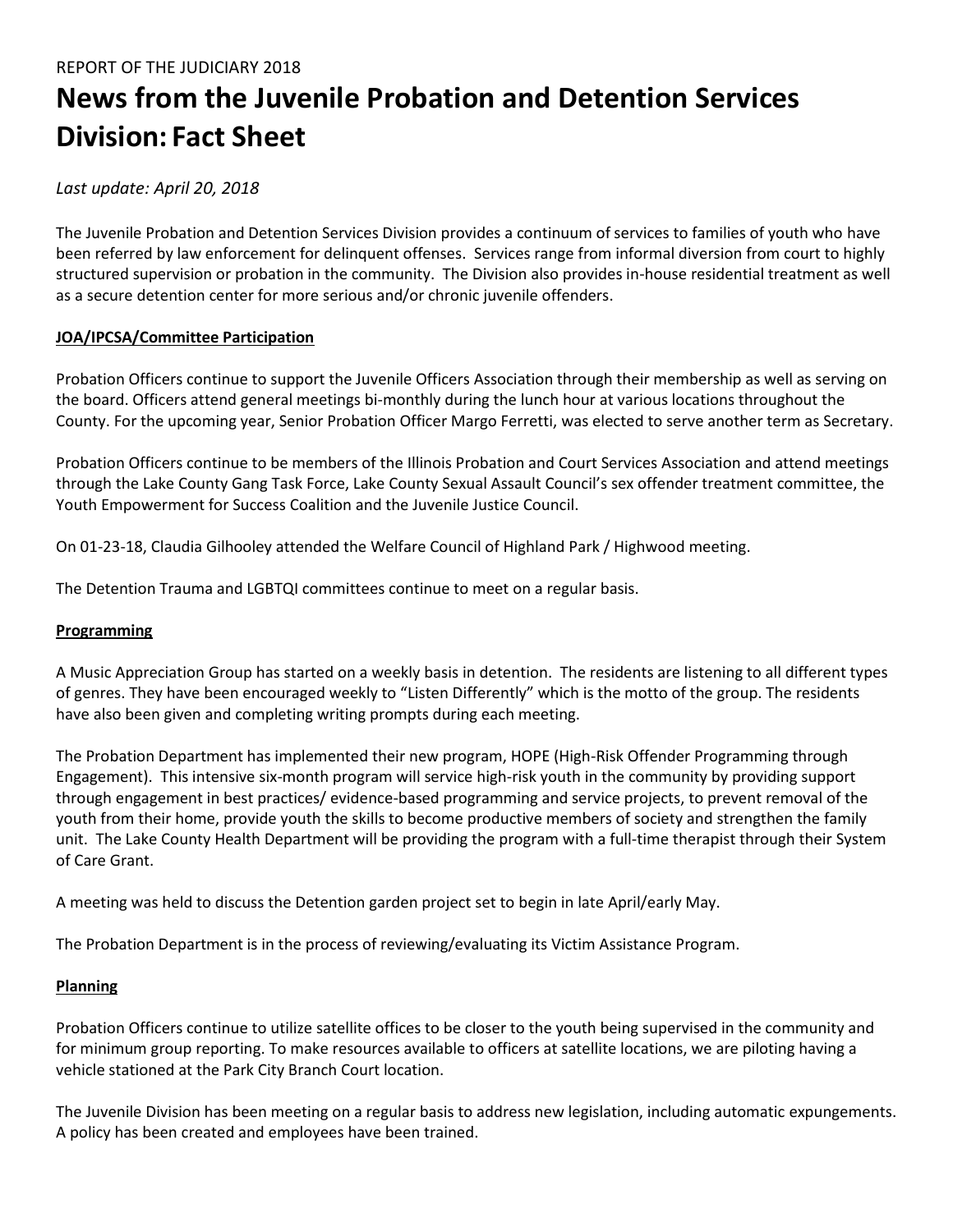The Juvenile Division is in the process of evaluating our Home Detention Program.

#### **Partnerships**

Probation continues to conduct bi-monthly service reviews with Psychological Services, Lake County Health Department, and NICASA.

A representative from Catholic Charities presented at the Probation Unit meeting regarding their Violence Intervention and Prevention Program.

FACE-IT participants continue to volunteer at the  $1<sup>st</sup>$  Presbyterian Church serving food and setting up cots for the homeless on a weekly basis.

FACE-IT participants continue book discussions at the Vernon Area Public Library monthly.

Volunteer Yoga classes continue weekly in detention.

Brian Isom from Adult Probation presented to residents in Detention for Black History Month.

Voluntary Crocheting is being done in detention three times a week.

Quentin Road Baptist Church and the Monday evening Church group continue to hold voluntary church services on Monday and Thursday evenings.

In February, Superintendent Lynette Hampton conducted a presentation at the Coalition to Reduce Recidivism in Gurnee.

Juvenile Probation / Detention Services has started meeting with DCFS on a quarterly basis as an ongoing effort to improve outcomes for dually-involved youth.

Juveniles counselors from the Trauma Committee participated in a 5K race in support of Trauma Awareness.

The FACE-IT Program has partnered with Lake County Workforce Development to develop a job skills program for all participants.

#### **Training and Education**

Probation Officers and Juvenile Counselors continue to attend trainings to promote improved customer service, technical skills and professional development.

Probation Officers, Juvenile Counselors and Managers participated in Mental Health First Aid Training in the months of January and February through the Lake County Health Department. On 01-22-18, Bill Abernathy attended the Illinois State University Career Fair.

In January, the teachers in secure detention attended a training on *Smart Boards*.

During the month of January, Juvenile Counselors were trained on completing pat down searches by the Lake County Sheriff's Department.

On 02-01-18, Managers attended *Understanding and Addressing Nonsuicidal Self-Injury* at Warren Township Youth and Family Services.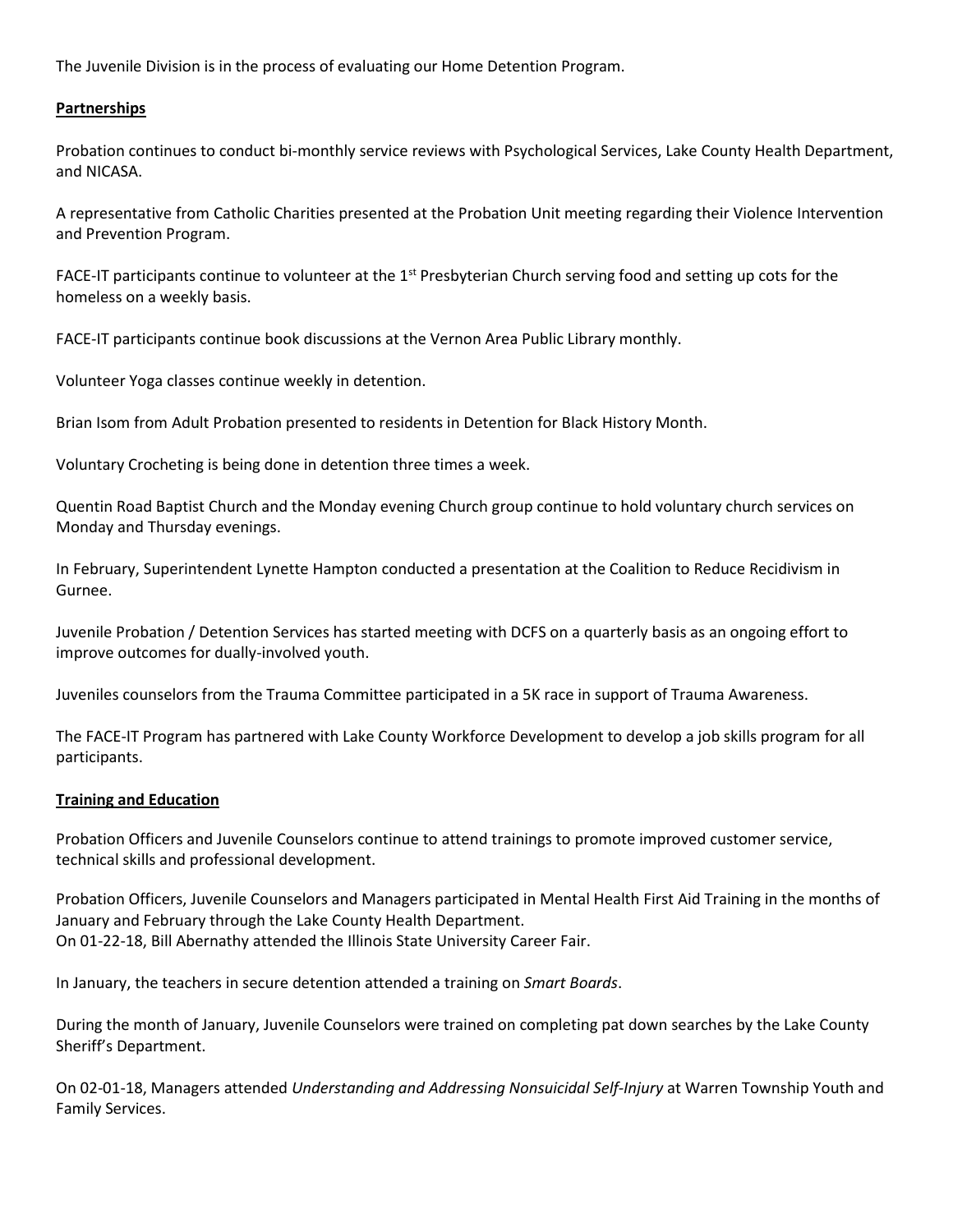In February, Deputy Superintendent Dennis McMahan attended ServSafe Food Protection Manager Certification training and has been certified as Director of Food Services.

Karin McLafferty and Robert Brothers attended training through the Administrative Office of the Illinois Courts on the Ohio Youth Assessment System (OYAS) in February.

Teachers and teacher's aide attended the training, *Legal Issues in Special Education: Putting Theory into Practice*. This training was sponsored by the Lake County Education Services.

On 02-14-18, Principal Probation Officer William Abernathy

In March, Unit Manager Darrin Taylor attended the training *Growing Like a Weed: The Effects of Marijuana on the Brain.*

Detention's medical employees completed a *Blood Borne Pathogens* training for detention employees.

In March, Unit Manager Jennifer Zakaras attended the Zacharias Sexual Abuse Center Sexual Assault Crisis Intervention training.

On 04-15-18, Probation Officers received training from the Administrative Office of the Illinois Courts on *Behavior Analysis.* 

Dr. Andrews, from Kane County Juvenile Justice, conducted an LGTBQI training for detention, intake, and FACE-IT staff.

Education staff attended the Juvenile Educators Conference pertaining to education for incarcerated youth.

Education staff attended a MAC Book training at the Vernon Area Public Library

## **Awards/ Promotions**

On 01-12-18, the JOA Awards Ceremony was held at Mickey Finns. Karin McLafferty was the recipient of the Juvenile Justice Award and Mario Urbina was the recipient of the Past President's Award.

The Juvenile Probation Department was this year's recipient of the *Golden Gavel Award* at the Annual Employee Awards Ceremony.

## **DATA Focus Group & Technology**

The DATA group continues to meet monthly. We continue to seek ways to improve data collection and workflow.

## **Girl Wise**

The 15<sup>th</sup> Annual Girl Wise Conference was held on April 7, 2018 at the College of Lake County. The conference targets middle school through high school-age girls and is dedicated to educating, supporting, and promoting them to develop into healthy, resilient and productive women. A total of 62 girls and 50 chaperones attended this all-day event. Additionally, about 50 volunteers helped coordinate and assisted on the day of the conference. This year's conference kicked off with breakfast generously donated by NICASA, a resource fair, and Junior's Challenge Course programming, a "low ropes course" facilitated by juvenile probation officers and youth counselors with the  $19<sup>th</sup>$  Judicial Circuit Court. There was also a clothing drive with new/gently used donations, including many dresses for attendees to take and wear to prom! Opening remarks were given by the Director of Juvenile Probation and Detention Services, James Edwards; Lake County State's Attorney, Mike Nerheim; and Regional Superintendent of Schools, Roycealee Wood. The keynote speaker this year was Juan Ortiz. His presentation focused on empowerment and the ability to make the best of any situation.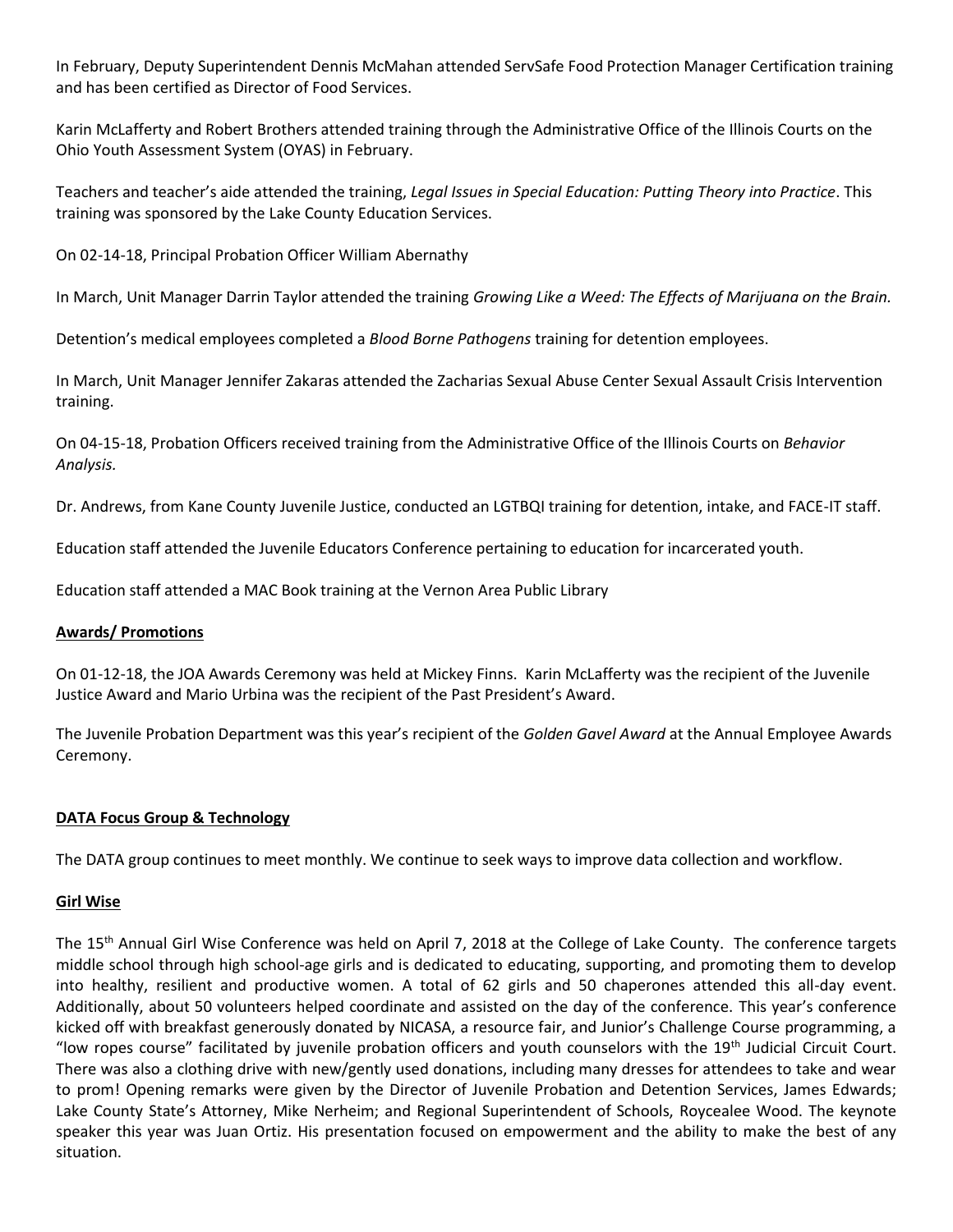Lunch was generously donated by the Regional Office of Education. The remaining portion of the day included two breakout workshops for high school ages and two breakout workshops for middle school ages. These workshops were presented by OMNI Youth Services, The Zacharias Center, Randi Moxi and Nicole Sicuro Leipski. There was also a workshop for chaperones on technology, presented by Carol Gudbrandsen of the Lake County State's Attorney's Office, Cyber Crimes Division. The day ended with a raffle and every attendee walked away with a parting gift! Any future participants interested should visit<http://19thcircuitcourt.state.il.us/1230/Girl-Wise-Conference> in early September to begin registering for the next conference!

## **Jr's Challenge**

On 05-16-16, Mario Urbina and Jesus Rodriguez were certified to manage the Jr's Challenge Course. This certification is good for three years.

On 02-26-18, facilitators attended the annual Roundtable Event at JCYS's Camp Henry Horner in Ingleside, Illinois.

The 2018 season kicked off with a new employee and intern challenge course on 04-12-18. FACE-IT residents participated in an all-day course on 04-19-18.

The Juvenile Division is in the process of piloting a Leadership Course to identified seventh grade middle school students displaying high-risk behaviors in lieu of suspensions.

## **Public Service**

Youth continue to find public service sites on their own.

#### **Internships**

On 01-11-18, Ardel Christian from Trinity International University started his internship and will be primarily assigned to secure detention.

On 01-29-18, Kelsey Leger from University of Wisconsin, Parkside started her internship and will be primarily assigned to the Probation unit.

#### **New Hires**

Grecia Ramirez was hired as a Juvenile Counselor in detention on 1/31/2018.

Melissa Villarreal and Nick Vice were hired as Juvenile Counselors in Detention in the month of February.

## **Tour**

The Vernon Hills Police Department was given a tour of the detention center.

Associate Judges DeRue and Melius received a tour of the Juvenile Justice Complex.

Colleen Quigley, a student from the University of Iowa was given a tour of the Juvenile Justice Complex.

A tour was given to the Vernon Hills Police Department and Casey Morgan Assistant Director of Judicial Operations.

#### **Inspections**

On February 6th, 2018 Juvenile Detention, Intake, and the FACE-IT Program passed the PREA Audit and are now in compliance.

## **Upgrades/Automation**